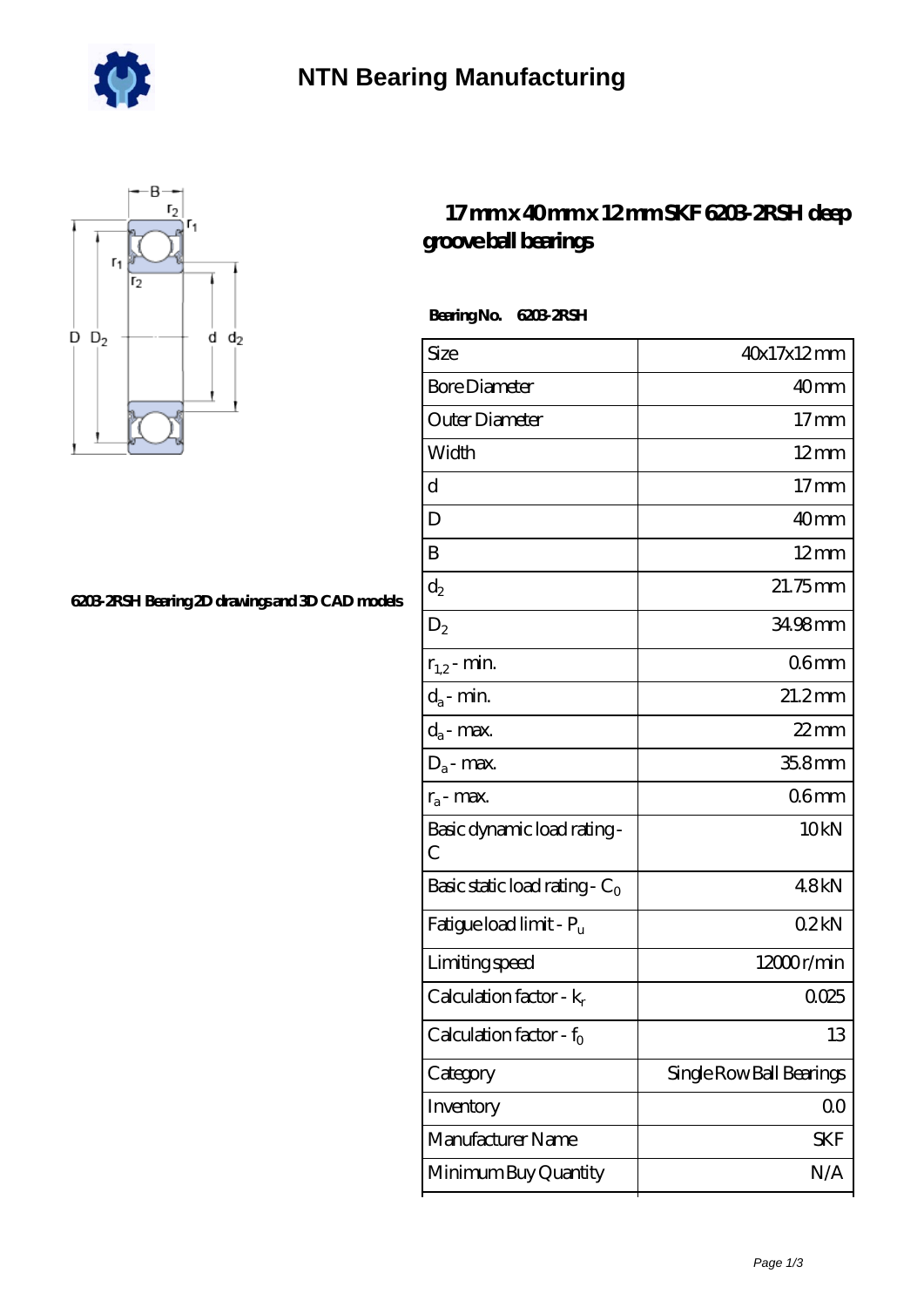

## **[NTN Bearing Manufacturing](https://gites-sainte-jalle.com)**

| Weight /Kilogram                   | 0000                                                                                                                                                                                                                           |
|------------------------------------|--------------------------------------------------------------------------------------------------------------------------------------------------------------------------------------------------------------------------------|
| Product Group                      | <b>BOO308</b>                                                                                                                                                                                                                  |
| Enclosure                          | 2 Seals                                                                                                                                                                                                                        |
| Precision Class                    | ABEC 1   ISO PO                                                                                                                                                                                                                |
| Maximum Capacity / Filling<br>Slot | No                                                                                                                                                                                                                             |
| Rolling Element                    | <b>Ball Bearing</b>                                                                                                                                                                                                            |
| Snap Ring                          | No                                                                                                                                                                                                                             |
| <b>Internal Special Features</b>   | No                                                                                                                                                                                                                             |
| Cage Material                      | Steel                                                                                                                                                                                                                          |
| Enclosure Type                     | Contact Seal                                                                                                                                                                                                                   |
| Internal Clearance                 | CO-Medium                                                                                                                                                                                                                      |
| Inch - Metric                      | Metric                                                                                                                                                                                                                         |
| Long Description                   | 17MM Bore; 40MM<br>Outside Diameter; 12MM<br>Outer Race Width; 2 Seals;<br>Ball Bearing, ABEC 1   ISO<br>PQ No Filling Slot; No Snap<br>Ring, No Internal Special<br>Features; CO-Medium<br>Internal Clearance; Steel<br>Cage; |
| <b>Other Features</b>              | Deep Groove   NBR Seal                                                                                                                                                                                                         |
| Category                           | Single Row Ball Bearing                                                                                                                                                                                                        |
| <b>UNSPSC</b>                      | 31171504                                                                                                                                                                                                                       |
| Harmonized Tariff Code             | 8482.105068                                                                                                                                                                                                                    |
| Noun                               | Bearing                                                                                                                                                                                                                        |
| Keyword String                     | Ball                                                                                                                                                                                                                           |
| Manufacturer URL                   | http://www.skf.com                                                                                                                                                                                                             |
| Manufacturer Item Number           | 6203-2RSH                                                                                                                                                                                                                      |
| Weight/LBS                         | Q151                                                                                                                                                                                                                           |
| Outer Race Width                   | 0.472Inch   12Millimeter                                                                                                                                                                                                       |
| Inner Race Width                   | OInch   OMillimeter                                                                                                                                                                                                            |
| Bore                               | 0669Inch   17 Millimeter                                                                                                                                                                                                       |
| Outside Diameter                   | 1.575 Inch   40 Millimeter                                                                                                                                                                                                     |
|                                    |                                                                                                                                                                                                                                |